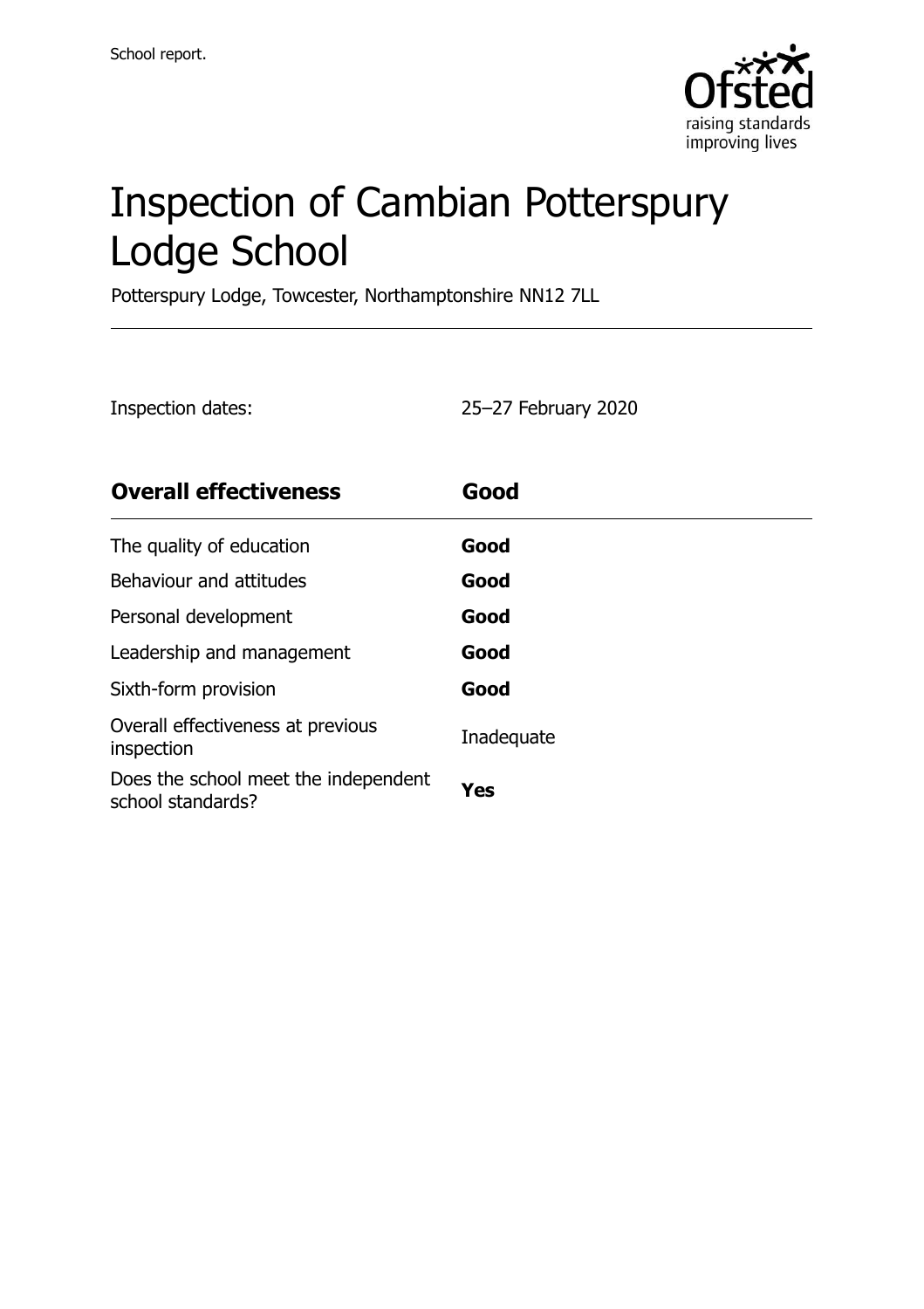

#### **What is it like to attend this school?**

Pupils achieve well. Staff help pupils to be self-confident in their academic learning and personal development. Pupils are positive, polite and articulate. They usually behave well in lessons and around the school. Staff support well those who find behaviour more difficult. Staff have a good understanding of pupils' complex needs.

Pupils say bullying is rare. Most say pupils get on well together and they feel safe. They value the pupils' support office they can visit or the use of the 'grumble form' to share any worries or concerns they may have. Pupils say: 'If you feel anxious, there is always someone you can talk to.'

Pupils learn the importance of respecting others. They say: 'It's a British value, a human right. Everyone deserves to be treated as an individual.' Relationships between pupils and staff are positive. Inspectors saw pupils enjoying social time, playing table tennis with staff.

Teachers plan lessons relevant to the aptitudes and needs of the pupils. Pupils want to achieve well. Staff encourage pupils to have high aspirations. They help them gain the skills and qualifications they need when they leave the school. Staff expect all pupils to do well, although some pupils said they would like to have more challenge.

#### **What does the school do well and what does it need to do better?**

Leaders and other staff are determined all pupils will succeed. Leaders' sharp focus and careful planning have brought about rapid improvements. Staff, pupils and parents commented on improvements to the curriculum, behaviour and other aspects of the school's work. Staff have the same vision of what they want the curriculum to achieve. They want to prepare pupils as well as possible for their lives beyond the school and they provide a 'pathway to adulthood'.

Pupils across all year groups study a broad range of subjects. Mathematics is taught well. Pupils revisit their learning to help them remember things. Pupils achieve well in English and many write well. Sometimes, staff do not expect pupils to write in different subjects. In reading, staff develop pupils' inference and empathy skills. For example, pupils study the book 'Touching the Void' and talk about supporting others and making difficult decisions. Pupils usually have positive attitudes to reading and know why it is important. Staff could do more to encourage pupils to read more often.

Teachers have secure subject knowledge. They give clear explanations which help pupils understand. They question pupils skilfully to check their understanding and encourage them to share their ideas.

Leaders make sure staff are provided with a wide range of training to meet pupils' needs. Pupils' education, health and care plans identify the things pupils need to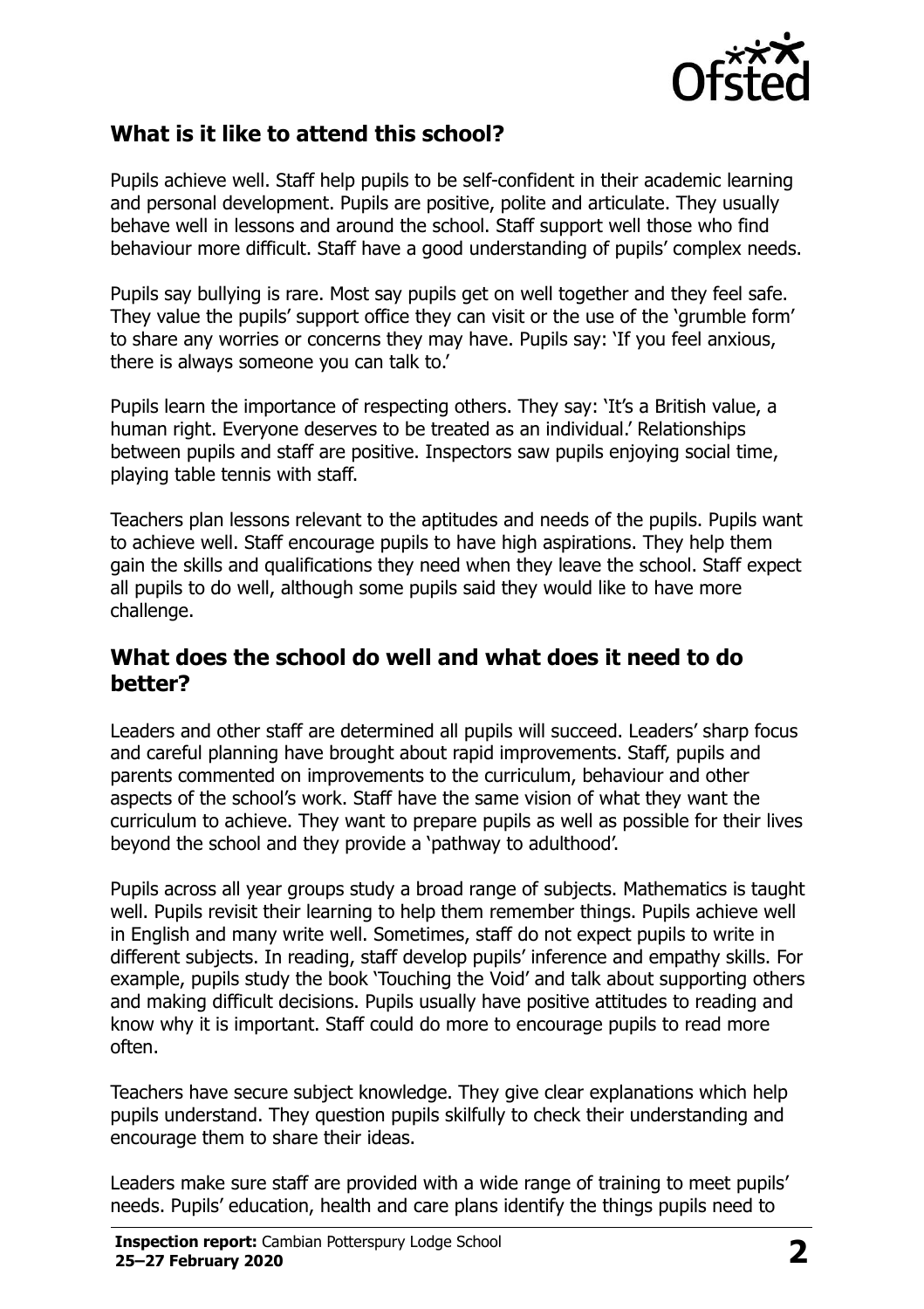

work on. This includes how pupils will develop the social, emotional and life skills they need. Some pupils told us how staff had supported them to overcome their anxiety about travelling to different places. As a result, they now have the confidence to attend work experience placements. Pupils learn valuable life skills in food technology. These include costing recipes, food hygiene, safety and practical skills.

Leaders are reviewing what pupils learn in different subjects. They know further work is needed to ensure that all subjects are planned and taught equally well. On occasion, staff do not have high enough expectations of pupils in some subjects.

Staff encourage pupils to have high aspirations. Pupils have individual career plans. Some pupils and sixth-form students visit local colleges and universities to find out about or enrol on courses offered. In the sixth form, staff plan carefully the steps to help students move to life beyond the school. Staff organise people from local businesses to come into the school. Pupils value this support. They say: 'One of the beauties of this place is that if you want to do a qualification, you can do it and they will support you towards it. They try to build your work ethic.' In recent years, pupils have gained a mixture of GCSE and vocational awards. Pupils go on to further education, employment or training.

Staff teach pupils to respect those who have different backgrounds, cultures or beliefs to themselves. In English, pupils learned about different forms of discrimination. In citizenship, pupils watched a video of 'Question Time' and learned about the rule of law. Pupils are prepared well to become citizens in modern Britain.

Staff apply well the school's agreed behaviour policy. Pupils know what is expected and are rewarded for good behaviour. The morning and afternoon staff meetings enable staff to share important information. Parents value the weekly communications from form tutors.

Senior leaders are mindful about staff workload. Staff morale is positive. Staff are proud of the work they do for the pupils.

The proprietorial board knows what the school does well and what it should do to improve further. It checks the school meets its statutory responsibilities. The proprietorial board and senior leaders have ensured that all the independent school standards are met. The school complies with schedule 10 of the Equality Act 2010. The school site meets the premises requirements. The buildings are well kept. Classrooms are appropriate places to learn. The fire safety requirements are met. Staff write specific risk assessments for on- and off-site activities, including school trips.

## **Safeguarding**

The arrangements for safeguarding are effective.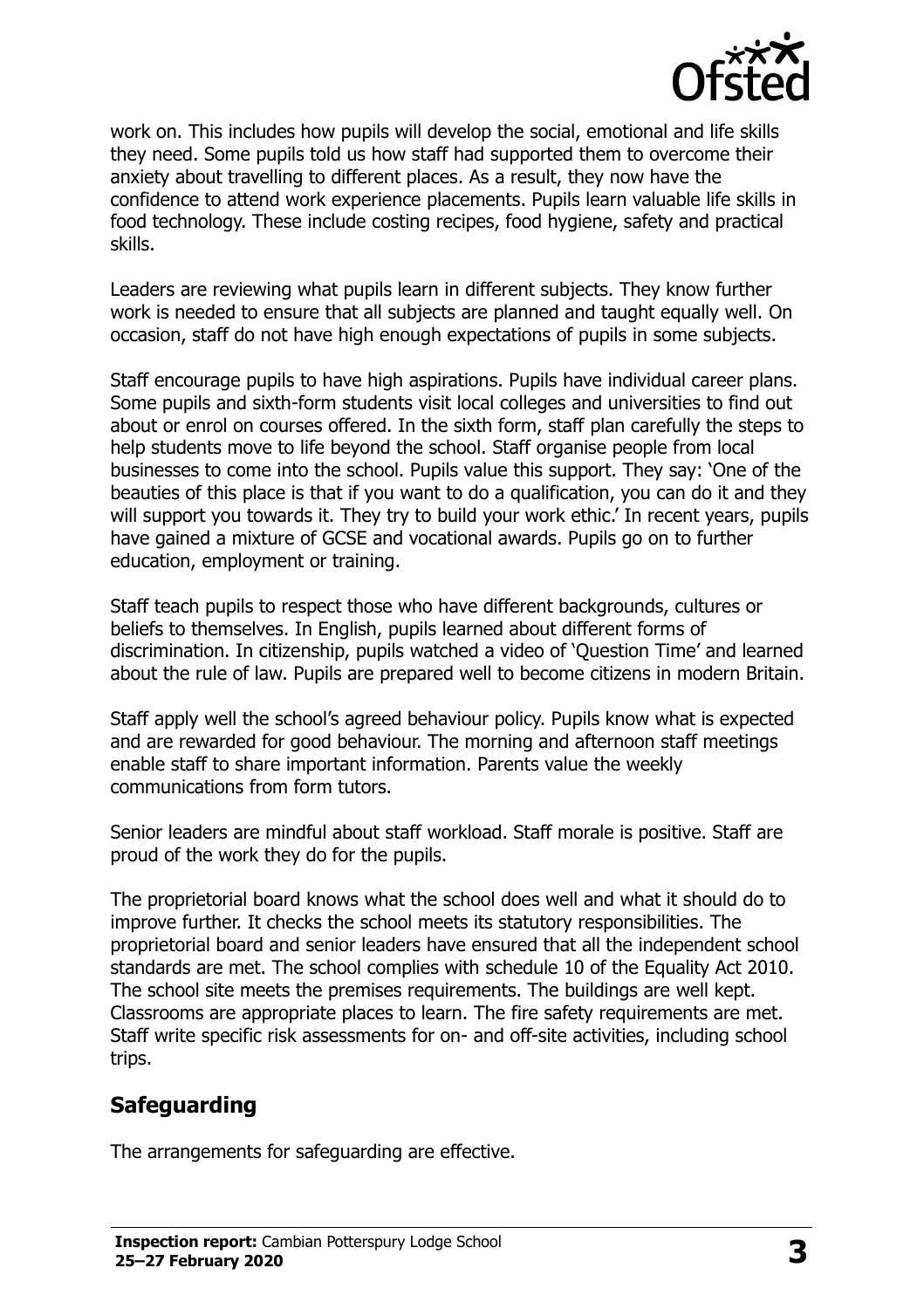

Leaders make sure all staff know that safeguarding is everyone's responsibility. Staff receive regular and up-to-date training. This includes how to keep pupils safe, including in relation to county lines, the 'Prevent' duty and cyber bullying.

Staff know how to report concerns about pupils' welfare. Leaders follow up concerns carefully. They follow the school's policies and take appropriate and prompt actions. They work closely with external agencies when this is relevant.

Leaders complete and record carefully the checks they make of the suitability of new staff to work with children.

# **What does the school need to do to improve? (Information for the school and proprietor)**

- Leaders have made sure most subjects, including English and mathematics, are planned well. These plans show how pupils build their knowledge and skills over time. However, some subjects are less well developed. The school's curriculum is not yet sufficiently coherently planned and sequenced in some subjects. However, it is clear from the actions they have already taken to plan next year's curriculum and to train staff in how to deliver it that leaders are in the process of bringing this about. For this reason, the transition arrangement has been applied in this case.
- Some staff do not expect enough of pupils. On occasions, pupils are capable of achieving more independently. Leaders should ensure that all staff are ambitious for pupils of all abilities and aptitudes to achieve in all subjects.
- Opportunities for pupils to complete written work to develop communication skills are lacking in some subjects. Some pupils are not as confident as they could be when writing independently. Leaders should ensure that pupils can apply their English writing skills across the curriculum.
- Staff do not encourage pupils, particularly those who are less confident or more reluctant readers, to read independently and regularly. As a result, some pupils are not as confident or as fluent readers as they could be. Leaders should ensure that pupils grow in confidence as readers, so that they practise and enjoy reading more.

## **How can I feed back my views?**

You can use [Ofsted Parent View](http://parentview.ofsted.gov.uk/) to give Ofsted your opinion on your child's school, or to find out what other parents and carers think. We use Ofsted Parent View information when deciding which schools to inspect, when to inspect them and as part of their inspection.

The Department for Education has further quidance on how to complain about a school.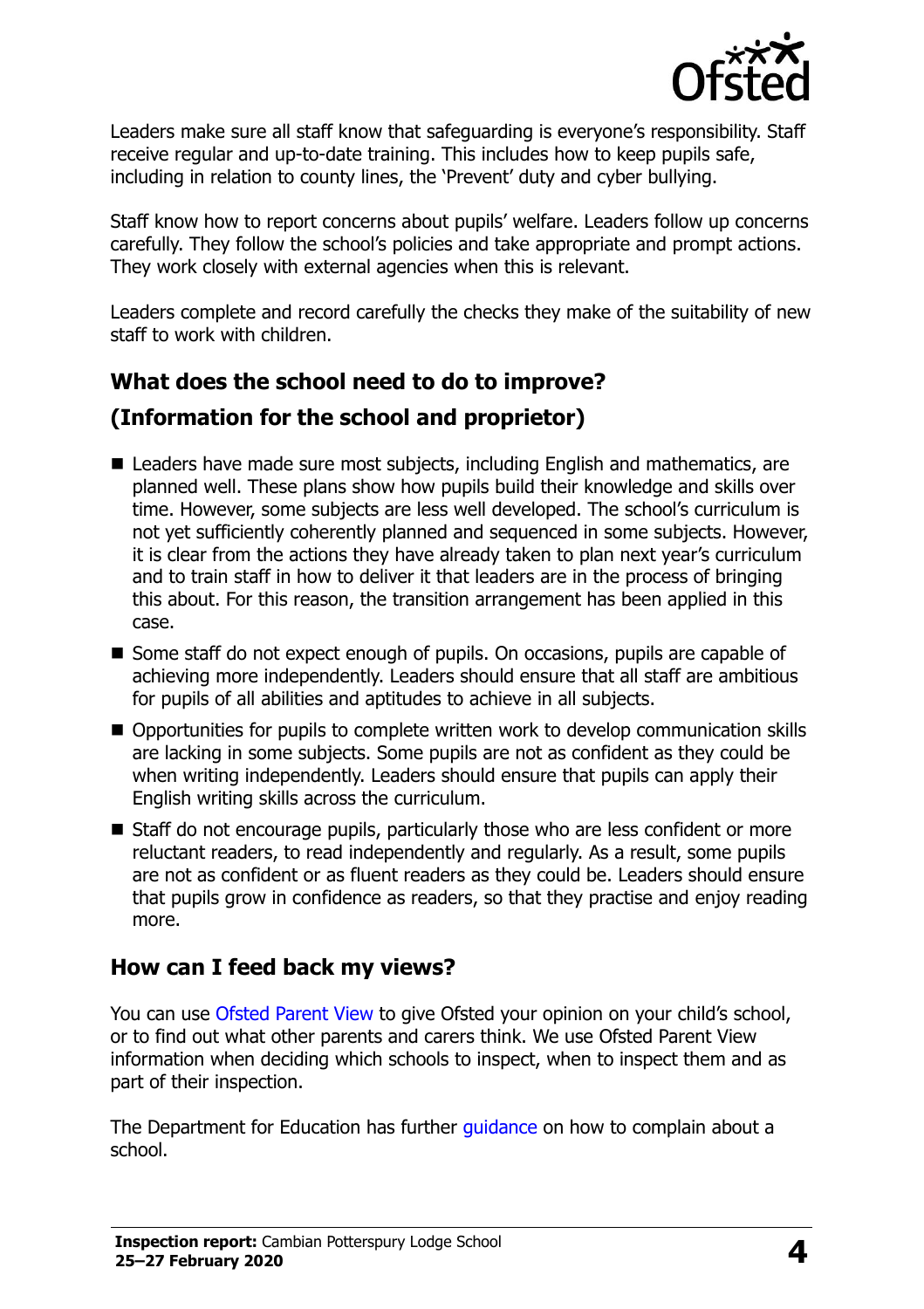

If you are the provider and you are not happy with the inspection or the report, you can [complain to Ofsted.](http://www.gov.uk/complain-ofsted-report)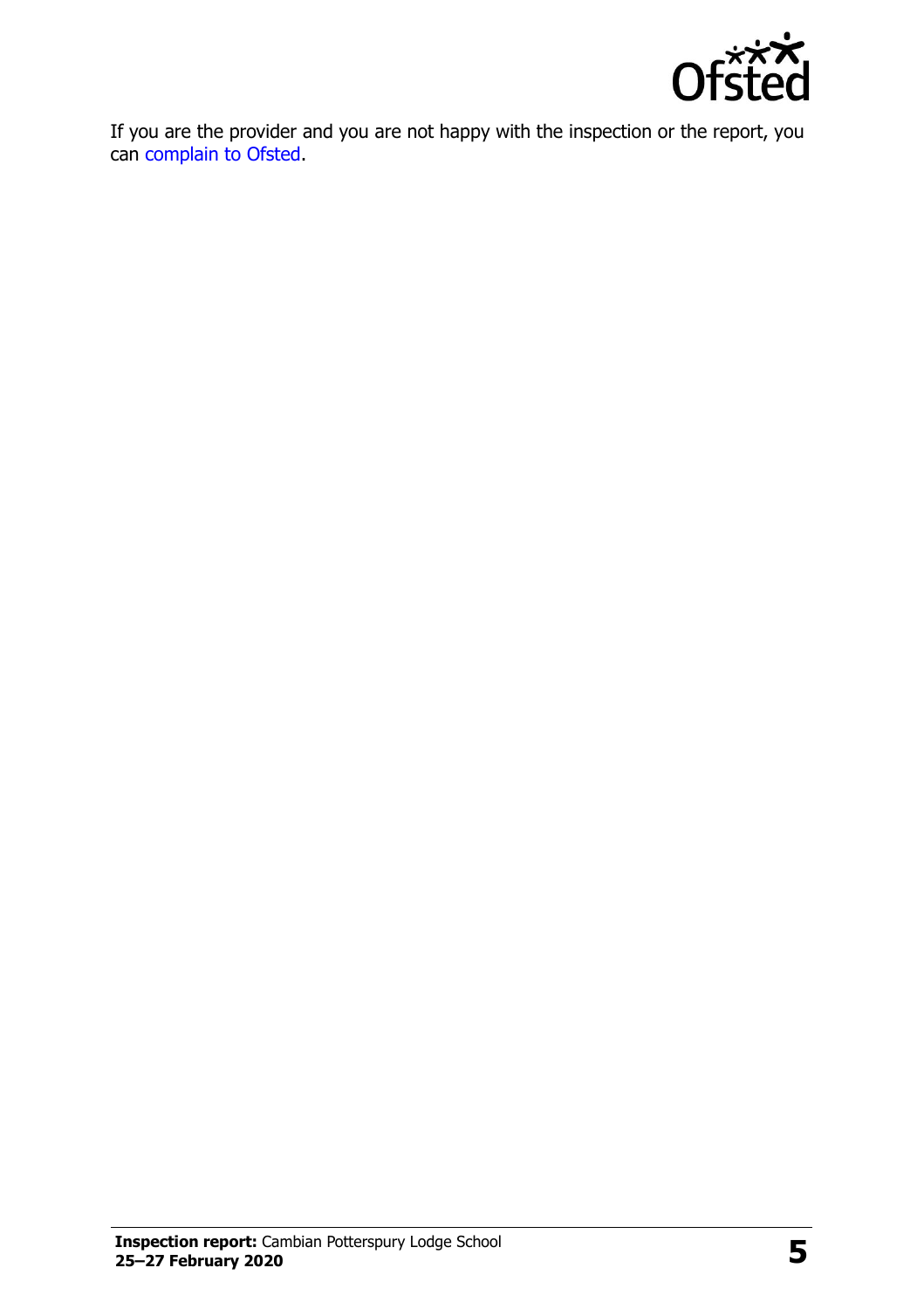

#### **School details**

| Unique reference number                       | 122136                                 |
|-----------------------------------------------|----------------------------------------|
| <b>DfE</b> registration number                | 928/6039                               |
| <b>Local authority</b>                        | Northamptonshire                       |
| <b>Inspection number</b>                      | 10116631                               |
| <b>Type of school</b>                         | Other Independent Special School       |
| <b>School category</b>                        | Independent residential special school |
| <b>Age range of pupils</b>                    | 8 to 18                                |
| <b>Gender of pupils</b>                       | Mixed                                  |
| Gender of pupils in the sixth form            | Mixed                                  |
| Number of pupils on the school roll           | 40                                     |
| Of which, number on roll in the<br>sixth form | 10                                     |
| <b>Number of part-time pupils</b>             | 0                                      |
| <b>Proprietor</b>                             | <b>Cambian Education</b>               |
| <b>Chair</b>                                  | <b>Mark Bowes</b>                      |
| <b>Principal</b>                              | Jennifer Nimmo                         |
| <b>Annual fees (day pupils)</b>               | £49,223 to £67,777                     |
| <b>Telephone number</b>                       | 01908 542 912                          |
| <b>Website</b>                                | www.cambiangroup.com                   |
| <b>Email address</b>                          | education@cambiangroup.com             |
| Date of previous inspection                   | 6 February 2019                        |

#### **Information about this school**

- Cambian Potterspury Lodge is an independent residential special school. The proprietor of the school is Cambian Education.
- The school caters for pupils who have autism spectrum disorder. Many also have a range of behavioural, social, emotional and mental-health difficulties. All pupils have an education, health and care plan.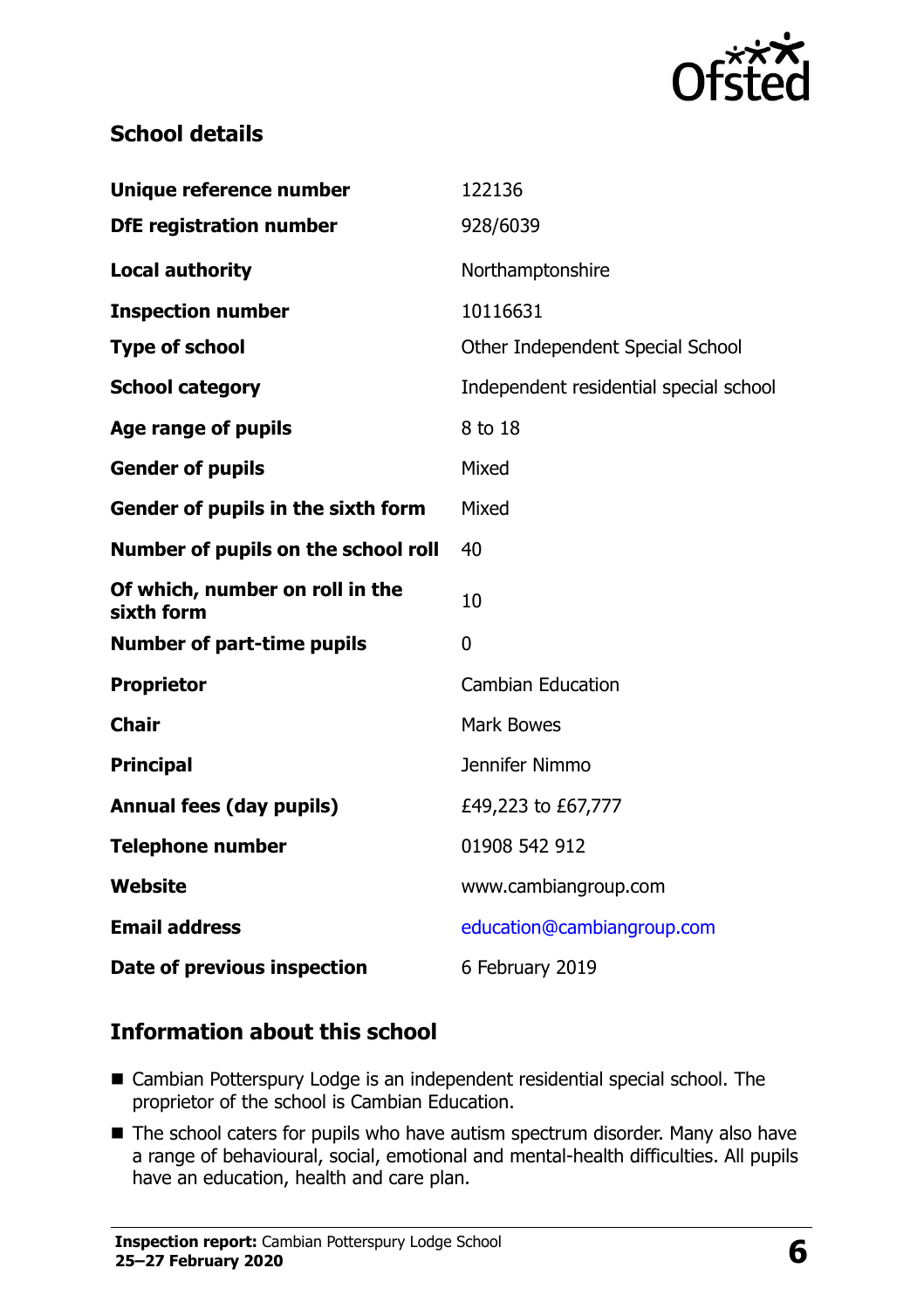

- The new principal was appointed in November 2019. A new head of education for the school was appointed in January 2020.
- The school does not make use of any alternative provision.
- The school's previous full inspection was on 13-15 March 2018. A monitoring inspection took place on 6 February 2019.

#### **Information about this inspection**

We carried out this inspection under section 109(1) and (2) of the Education and Skills Act 2008. The purpose of the inspection is to advise the Secretary of State for Education about the school's suitability for continued registration as an independent school.

The school meets the independent school standards. These are the requirements set out in the schedule to the Education (Independent School Standards) Regulations 2014.

- We met with the principal, senior and middle leaders, and members of the board of proprietors, including the regional director of education.
- We looked closely at English, including reading, mathematics, food technology and personal, social and health education to evaluate the quality of education. As far as possible, we met with lead members of staff for each subject, visited lessons, looked at pupils' workbooks and met with staff and some pupils who were involved in the lessons we visited.
- We met with other staff and pupils both formally and informally.
- $\blacksquare$  Throughout the inspection, I met with the safeguarding leaders to discuss safeguarding. We evaluated safeguarding records and processes, including those relating to exclusions, behaviour and complaints. I also considered documentation relating to checks made on new staff.
- $\blacksquare$  I had a tour of the school buildings and site to check the school's compliance with Part 5 of the independent school standards.
- We took account of the 13 responses to Ofsted's online survey Parent View and the 13 free-text responses. We also took account of the 33 responses to the staff survey and 18 responses to the pupils' survey.
- At the same time as the school inspection, an inspection of the school's residential provision took place. The findings from this inspection are reported separately.

#### **Inspection team**

John Lawson, lead inspector **Her Majesty's Inspector** 

David Young David Young David Young